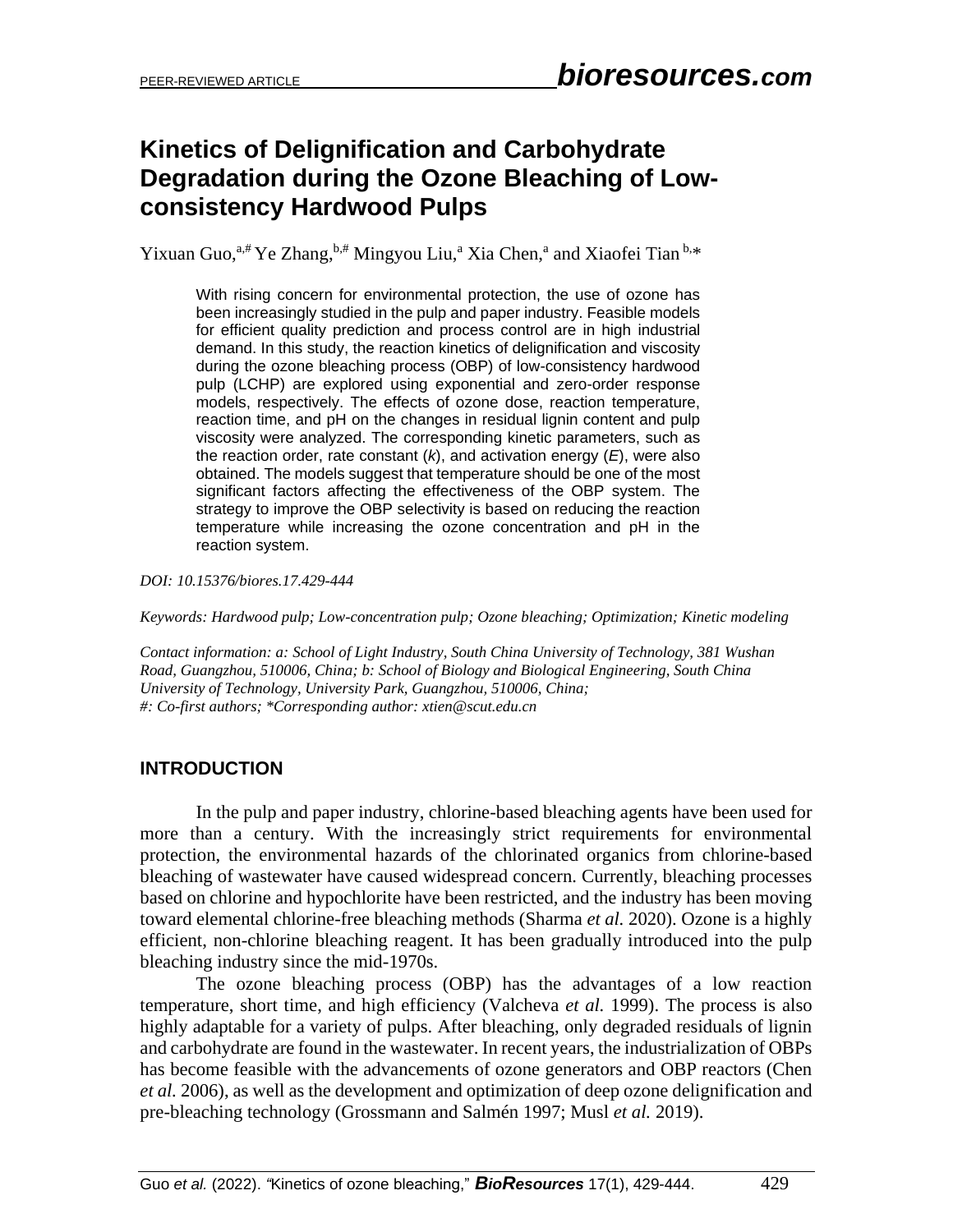It was reported that the OBP was employed in more than 20 pulp mills worldwide. Ozone could be used in both Totally Chlorine Free (TCF) and Elemental Chlorine Free (ECF) bleaching sequences. With the advantages of high adaptability and efficiency but low operating temperature, ozone bleaching can effectively remove the hexenyl glycolic acid from the pulp to improve the stability of whiteness and reduce the dissolved polluting emission in the liquid effluent.

The most attractive implementation of ozone bleaching is in a TCF sequence for hardwood kraft pulp. However, the viscosity loss of TCF bleaching sequences, such as Z-E-P and Z-E-P-P, is usually attributed to free radicals of ozone produced by the reaction between ozone and lignin, which could depolymerize the cellulose. To apply ozone bleaching in both an efficient and a selective way is a common concern of the pulp industry (Ragnar *et al.* 2005; Pouyet *et al.* 2013). During the OBP, the reaction rate and bleaching efficiency can be affected by various factors. The OBP optimization has been extensively investigated. However, the relationship between key reaction factors and the delignification rate and the reduction of pulp viscosity have rarely been studied in OBPs. Bleaching kinetics studies have generally focused on processes with oxygen (Jablonský *et al.* 2013), chlorine dioxide (Lei *et al.* 2020), and hydrogen peroxide (Sun *et al.* 2018). Tran (2006) and Chapman *et al.* (1998, 1999) have reported the OBP kinetics of highconsistency pulp. He *et al.* (2018) reported that the mass transfer rate of ozone in water can greatly improve the performance of OBPs. However, the kinetics for OBP of lowconsistency pulp (LCP) have not been established. Through a kinetic study, it is possible to understand the detailed regulation between the reaction of ozone and pulp. It is also important for efficient reaction control to improve the quality of pulp by promoting the delignification rate and reducing the degradation rate of carbohydrate polymers.

It is well known that ozone reacts rapidly with lignin because of its strong oxidizing properties. Consequently, the transfer resistance must be considered when studying the kinetics of OBP. Ozone bleaching is a complex mass transfer process, which includes both gas-liquid (undergoing autohydrolysis and oxidation reactions) and solid chemicalabsorption mass transfers. In the bleaching process of low-concentration pulp, the presence of a large amount of aqueous solution makes the fibers more dispersed. The mass transfer during OBP can be simplified by a diffusion model for chemical absorption in dilute solutions based on two-film theory (Fig. S1) (McCabe *et al.* 1993).

According to the two-film theory, the ozone passes toward the pulp surface through gas (ozone) and liquid (water) films by molecular diffusion. When the resistance to mass transfer at the gas-liquid interface is assumed to be zero, the concentrations of ozone in the gas ( $C_G$ , kmol/m<sup>3</sup>) and liquid ( $C_L^*$ , kmol/m<sup>3</sup>) films, which are in phase equilibrium, can be calculated using Eq. 1 (McCabe *et al.* 1993),

$$
C_G = m \times C_L^* \tag{1}
$$

where *m* is the allocation coefficient.

In addition, the relationship between the total-mass-transfer and the sub-masstransfer coefficients is shown by Eq. 2 (McCabe *et al.* 1993),

$$
\frac{1}{K_{\rm L}} = \frac{1}{k_{\rm l}} + \frac{1}{m k_{\rm g}}\tag{2}
$$

where  $k_L$  (m<sup>2</sup>/s) is the total mass transfer coefficient,  $k_l$  (m<sup>2</sup>/s) is the liquid phase mass transfer coefficient, and *k*<sup>g</sup> [kmol/(m·s·kPa)] is the gas phase mass transfer coefficient.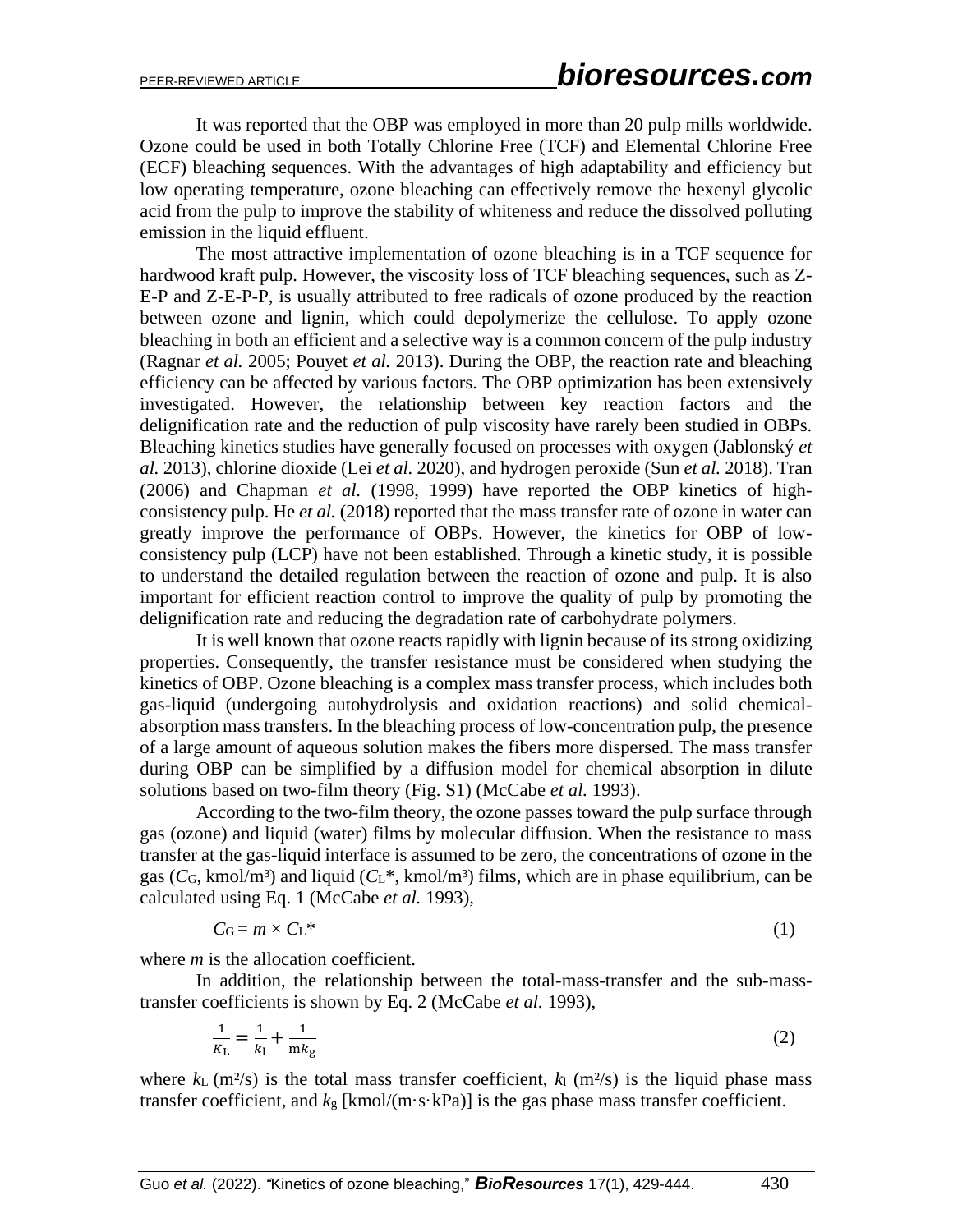In a low-concentration pulp, the fibers are well suspended in water. The ozone diffusion in the immobilized water layer on the fiber wall is rate-determined. According to the Osawa-Schuerch model (Fig. S2) (Roncero *et al.* 2003), ozone transfer generally occurs in the liquid phase before reaching the reaction site on the fiber.

Because ozone is relatively insoluble in water, the resistance in the gas phase can be considered negligible. The liquid film mainly contributes to the mass transfer resistance. The values of  $1/k_1$  should be larger than  $1/m \cdot k_g$ . There is little difference between surface  $k_L$  (m<sup>2</sup>/s) and  $k_l$  (m<sup>2</sup>/s). The promotion of the transfer rate relies on reducing the liquid film resistance based on the liquid film control model (Fig. S3) (Griffin *et al.* 1998).

Therefore, the ozone dose transferred to the pulp can be calculated by Eq. 3,

$$
\frac{dN}{dt} = a \times k_1 \times (C_L^* - C_L)V
$$
\n(3)

where *N* [kmol/(m<sup>2</sup>·s)] is the mass transfer flux of the solute, *a* is the interfacial area,  $C_1^*$  $(kmol/m<sup>3</sup>)$  is the concentration of solute in equilibrium at the liquid-phase interface,  $C<sub>L</sub>$  $(kmol/m<sup>3</sup>)$  is the concentration of solute at the liquid-phase interface, and *V* (m/s) is the velocity.

With  $C_L = N/V$ , Eq. 3 can be simplified to Eq. 4:

$$
\frac{dC_L}{dt} = a \times k_1 \times (C_L^* - C_L) \tag{4}
$$

During the transfer of ozone from a gas phase of known composition to an aqueous medium, the determination of  $k_1 \times a$  in the nonstationary state can be accomplished by measuring the ozone concentration in the aqueous phase as a function of time (Griffin *et al*. 1998). In addition to reacting with lignin, ozone can also react with polysaccharides during the OBP. The kinetics of delignification and carbohydrate degradation should both be studied (Jablonský *et al.* 2004). The reaction rate can be affected by various experimental factors in the non-equilibrium dynamic system (Roncero *et al.* 2003).

In this work, time-course changes in the lignin composition and viscosity of pulp at various reaction temperatures, ozone doses, and pH values were investigated. Kinetic parameters, such as the reaction order, rate constant *k*, and activation energy, were obtained by the regression method. Kinetic models for delignification and carbohydrate degradation during the OBP of LCP are established. These kinetic models can provide a theoretical basis for the optimization and practical control of the OBP parameters to improve the quality of bleached pulp.

# **EXPERIMENTAL**

### **Materials and Equipment**

Kraft hardwood pulp was provided by Hongyuan Pulp and Paper Co., Ltd. (Fangchenggang, Guangxi, China). The Kappa number, viscosity, and brightness of the pulp were 2.5, 825 mL/g, and 30% ISO, respectively. The OBP system (Fig. S4) includes a KCF-SF100B ozone generator (Jiangsu Kanger Ozone Co., Ltd., Jiangsu, China), gas flowmeter (Jiangsu Kanger Ozone Co., Ltd., Jiangsu, China), ozone concentration detector (Jiangsu Kanger Ozone Co., Ltd., Jiangsu, China), ozone reactor (Dawn Precision Instrument Co., Ltd., Yantai, China), and residual gas absorption bottle with 20% (w/w) KI solution. A  $13.5 \pm 0.5$  MPa oxygen (99.2%, Shengying Gas Co., Ltd., Guangzhou, China) was used as the gas source.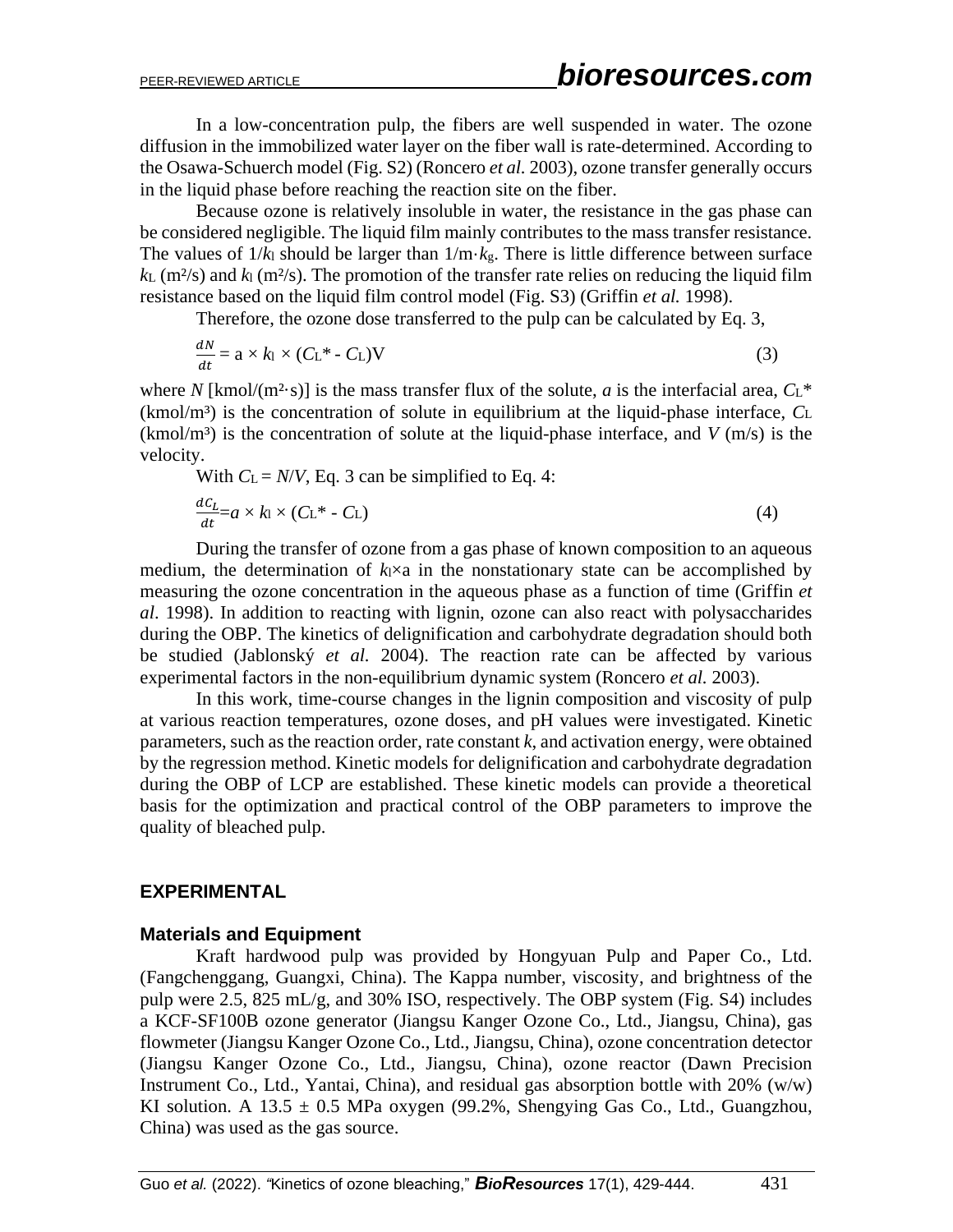# **Methods**

*Ozone bleaching process*

Briefly, 30 g of dry pulp was evenly dispersed and mixed with 15 mL of additive solution containing 5% (w/v) carbamic acid and 5% (w/v) N-hydroxy-ethyl ester. The pH of the mixture was adjusted to the designated value with 10% (w/w) sulfuric acid. The mixture was diluted to a pulp consistency of  $3\%$  (w/w) and loaded in the reactor at a stirring speed of 750 r/min. The amount of residual ozone collected by the KI solution was calculated by the titration method using Na2S2O<sup>3</sup> (Torres *et al.* 2004).

# *Evaluating the reacted ozone*

The actual amount of the reacted ozone was calculated by Eq. 5 below (Torres *et al.* 2004):

Mass of reacted ozone  $(g)$  = Mass of supplied ozone  $(g)$  – Mass of ozone collected  $(g)$ (5)

# *Pulp test and analyses*

The OBP was conducted at ozone doses of  $0.4\%$  to 1.2% (w/w), reaction times of 5 min to 40 min, pH of 2.0, 2.5, and 3.0, as well as temperatures of 25 °C, 30 °C, and 35 °C. The determinations of moisture, Kappa number, viscosity, and brightness of the bleached pulp were made following TAPPI T412 om-02 (2002), TAPPI T236-om-99 (1999), TAPPI T230 om-99 (1999), and TAPPI T217 wd-77 (2004) standards, respectively. Data analysis was obtained by the software Origin (OriginLab Corporation, Origin 9.1, Northampton, MA, USA).

# **Kinetic Modeling for the Delignification of LCP in the OBP**

The delignification exponential model (Eq. 6) (Ji *et al.* 2007) was applied in this study,

$$
-r_{\rm a} = \frac{dK}{dt} = kK^{\rm a} \tag{6}
$$

where  $r_a$  is the reaction rate,  $k$  is the reaction rate constant,  $K$  is the pulp Kappa number, and 'a' is the delignification reaction order.

It is known that ozone delignification is strongly influenced by the reaction temperature, ozone dose, and pH. Therefore, the reaction rate  $r_a$  is a function of temperature, ozone dose, and pH. Because  $pH = -log[H^+]$ , the  $H^+$  concentration is dependent on the initial pH value. Thus, Eq. 6 can be converted to Eq. 7 (Roncero *et al.* 2012),

$$
\frac{dK}{dt} = k[\mathbf{O}_3]^b[\mathbf{H}^+]^c K^a \tag{7}
$$

where *b* is the reaction order of ozone consumption and *c* is the reaction order of  $H^+$ concentration.

According to the collision theory of the chemical reaction rate, any chemical reaction has a minimum critical energy, and the reaction can only occur when the energy of the reactant molecule exceeds this minimum energy. Similar to other chemical reactions, the OBP is also affected by the reaction temperature, which reflects the average energy of molecules. According to the Arrhenius equation (Iribarne and Schroeder 1997), the relationship between the reaction rate constant  $k$  and temperature  $(T, {}^{\circ}C)$  is: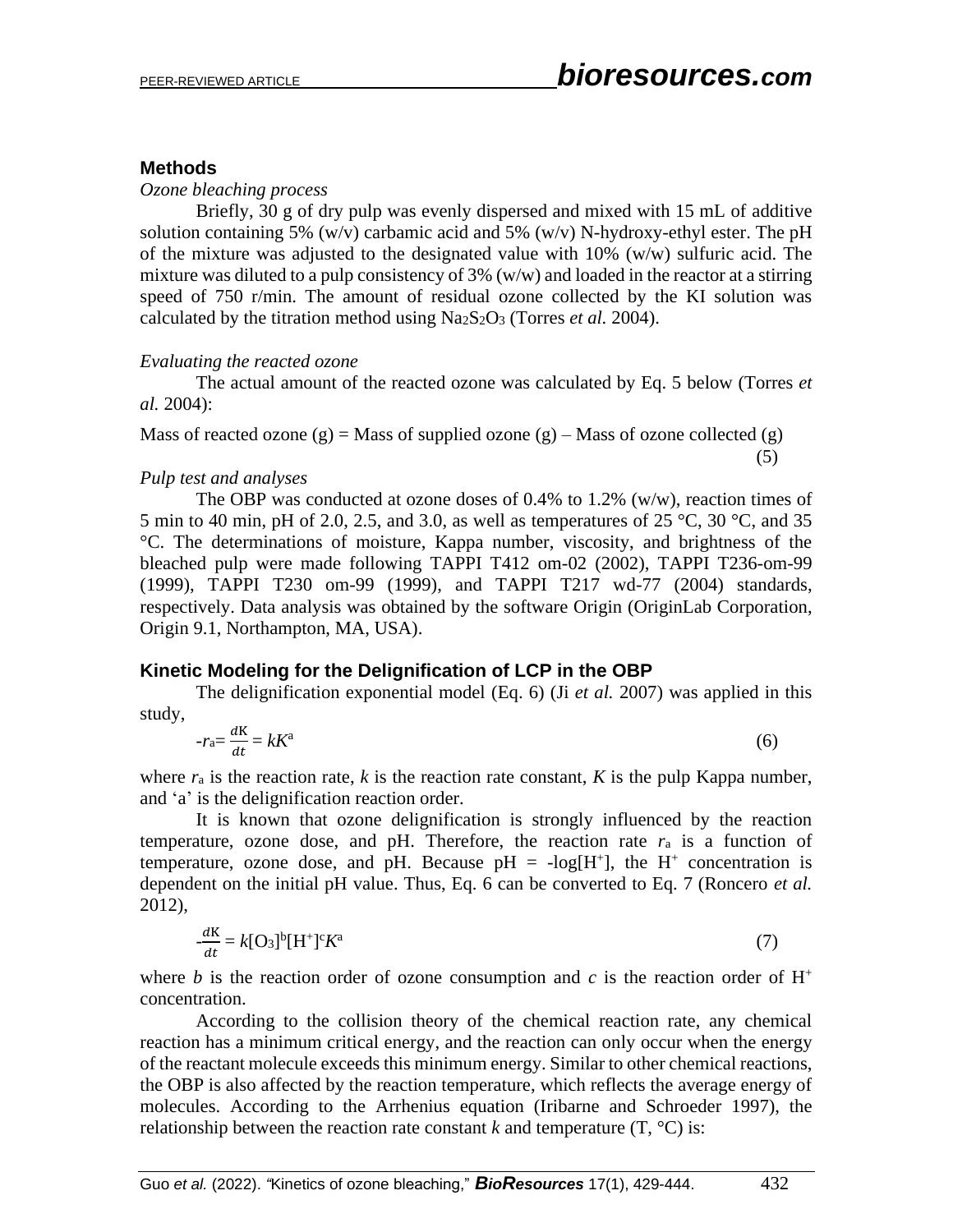-

$$
k = A \times e^{-\frac{E}{RT}} \tag{8}
$$

When Eq. 8 is substituted into Eq. 7, Eq. 9 can be acquired,

$$
\frac{dK}{dt} = A \times e^{-\frac{E}{RT}} \times K^{a} \times [O_{3}]^{b} \times [H^{+}]^{c}
$$
\n(9)

where *K* is the Kappa number of the pulp, *t* is the ozone bleaching reaction time (min), *A* is the pre-exponential factor,  $E$  is the reaction activation energy (kJ/mol),  $R$  is the gas constant, 8.314 J·mol<sup>-1</sup>K<sup>-1</sup>, and [O<sub>3</sub>] is the ozone dose (%). Because pH = -log[H<sup>+</sup>], the H<sup>+</sup> concentration is dependent on the initial pH value; furthermore, 'a' is the delignification reaction order, 'b' is the reaction order of ozone consumption, and 'c' is the reaction order of H<sup>+</sup> concentration.

Thus, Eq. 6 can be integrated to produce Eq. 10:

$$
-\int_{K_0}^K K^{-a} dK = \int_0^t k dt
$$
\n(10)

Equation 10 can be solved to obtain Eq. 11,

$$
k = -\frac{K^{1-a}}{t(1-a)} + \frac{K_0^{1-a}}{t(1-a)} \quad (a \neq 1, t \neq 0)
$$
 (11)

where *k* is the reaction rate constant,  $K_0$  is the initial Kappa number, and 'a' is the order of the delignification reaction.

According to the changes in the Kappa number over time at various experimental temperatures, the reaction rate constant *k* and the delignification reaction order 'a' at different temperatures are obtained by fitting Eq. 11.

Equation 12 can be obtained through the logarithmic transformation of Eq. 9:

$$
\ln(-dK/dt) = \ln k + a \times \ln K + b \times \ln[O_3] + c \times \ln[H^+]
$$
 (12)

The relationship between temperature, ozone dose, and reaction rate can be determined by fixing the levels of the other two factors. The respective reaction order can also be acquired.

# **Kinetic Modeling for Carbohydrate Degradation during OBP**

During OBP, the ozone not only can react with lignin but also it can destroy the carbohydrate polymeric structure, resulting in reduced pulp viscosity and paper strength (Johansson *et al.* 2000). To minimize the degradation of carbohydrates in the OBP, additives can be used to protect the pulp viscosity (Roncero *et al.* 2003). Studying the reaction rate of carbohydrate polymer degradation would help to resolve the degradation of the carbohydrate polymer from the perspective of reaction kinetics.

The content of carbohydrate polymers is usually recognized by *M*n, which represents the moles of cellulose chains per metric ton of pulp. This value can be quantitatively calculated by Eq. 13 (Doğan and Gürüz 2008),

$$
\log M_{\rm n} = 4.35 - 1.25 \log \eta \tag{13}
$$

where  $\eta$  is the experimentally measured viscosity of the pulp.

According to the limited kinetic models with respect to a zero-order reaction for carbohydrate degradation (Doǧan and Gürüz 2008), the zero-order kinetic model (Eq. 14) was adopted in this study,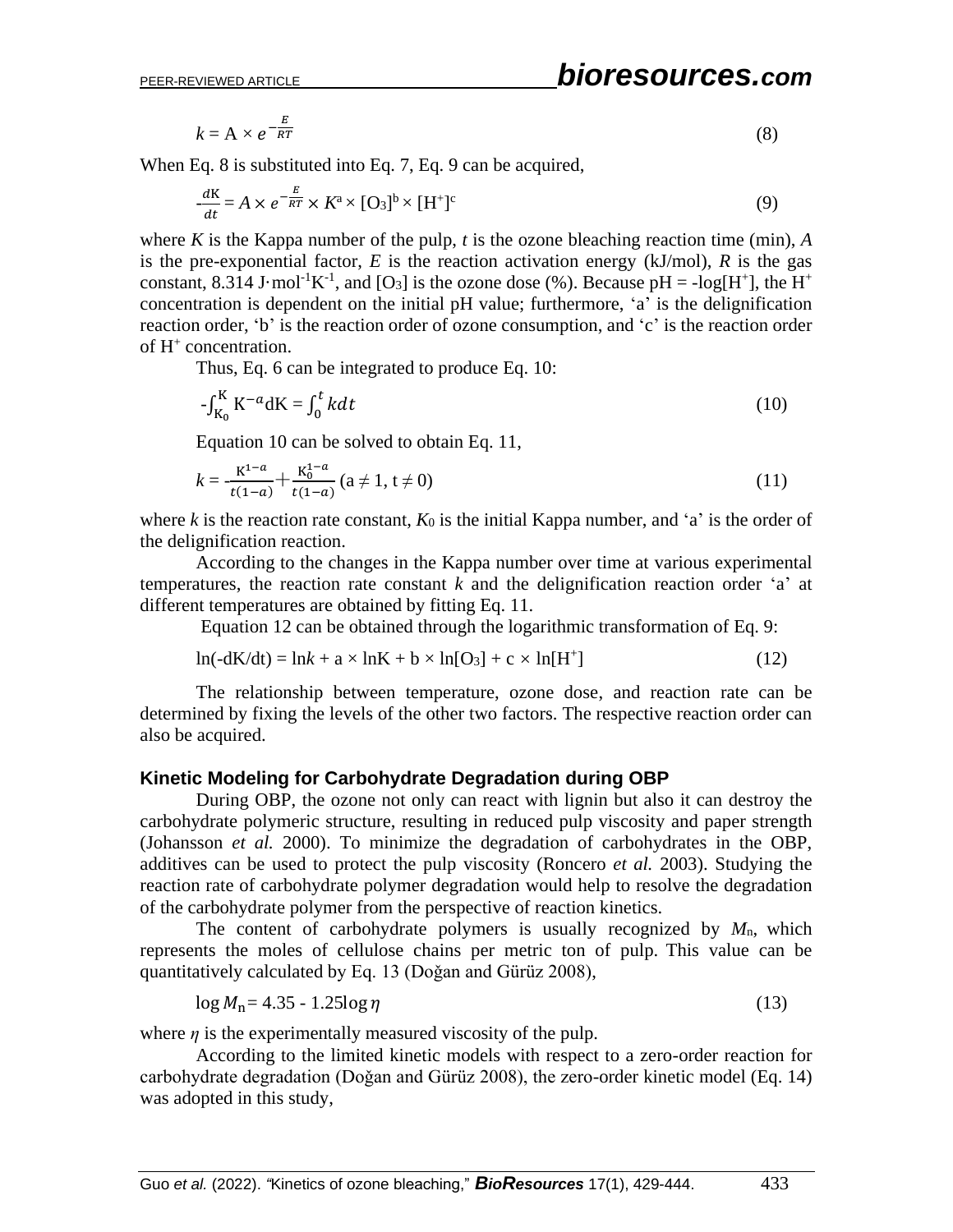$$
-r_a = \frac{dMn}{dt} = k_2 = A_2 \times e^{-\frac{E_2}{RT}} [0_3]^{b_2} [H^+]^{c_2} (t > 0)
$$
\n(14)

where  $k_2$  is the reaction rate constant,  $M_n$  is the moles of cellulose chains per metric ton of pulp (mol/t),  $A_2$  is the pre-exponential factor, *T* is the temperature ( ${}^{\circ}C$ ),  $b_2$  is the reaction order of ozone consumption, and  $c_2$  is the reaction order of  $H^+$  concentration.

When the ozone dose and  $H^+$  concentration are constant, Eq. 14 can be converted into Eq. 15,

$$
\ln k_2 = D_1 \times \left(-\frac{E_2}{RT}\right) \tag{15}
$$

where  $k_2$  is the reaction rate constant and  $D_1$  is a constant, which means that the product of the ozone dose and H<sup>+</sup> concentration is constant regardless of the temperature change. The activation energy *E*<sup>2</sup> for carbohydrate degradation can be obtained from the slope of the linear regression between ln*k*2 and 1/*T*.

Thus, Eq. 14 can also be integrated to obtain Eq. 16:

$$
M_{n(t)} - M_{n(0)} = A_2 \times e^{-\frac{E_2}{RT}} [O_3]^{b_2} [H^+]^{c_2} t \tag{16}
$$

For a zero-order reaction, *M*<sup>n</sup> and *t* are linearly correlated with the reaction rate constant  $k_3$  when both the temperature and  $H^+$  concentration are constant. The resulting expression (Eq. 17) is as follows,

$$
M_{n(t)} - M_{n(0)} = D_2 [O_3]^{b_2} t = k_3 \times t \tag{17}
$$

where  $D_2$  is a constant, which means that the product of temperature and  $H^+$  concentration is constant regardless of the variation in ozone dose.

Similarly, when the temperature and ozone dose are constant, Eq. 16 can be converted to Eq. 18,

$$
M_{n(t)} - M_{n(0)} = D_3[H^+]^{C_2}t = k_4 \times t \tag{18}
$$

where  $D_3$  is a constant, which means that the product of temperature and ozone dose is constant regardless of the change in  $H^+$  concentration, and  $k_4$  is the reaction rate constant.

# **Validation Test of the Kinetic Models**

The goodness of fit was assessed through a visual inspection of the model predictions in comparison with the experimental data. Additionally, the strength of the relationship between the trend of the predicted values and the trend of the experimental values was determined by calculating the correlation coefficient (r) of the predicted and experimental values c by using SPSS Statistics 20 (IBM corporation, NY, USA).

# **RESULTS AND DISCUSSION**

# **Delignification Kinetics during the OBP**

The lignin content of pulp is usually indirectly indicated by the Kappa number of the pulp. In the OBP, the parameters that affect the chemical reaction rate were pulp consistency, pH, ozone dose, stirring rate, stirring time, additives, and reaction temperature. Therefore, the removal of residual lignin in the OBP of LCP by changing the pH, ozone dose, and reaction temperature was investigated in this study.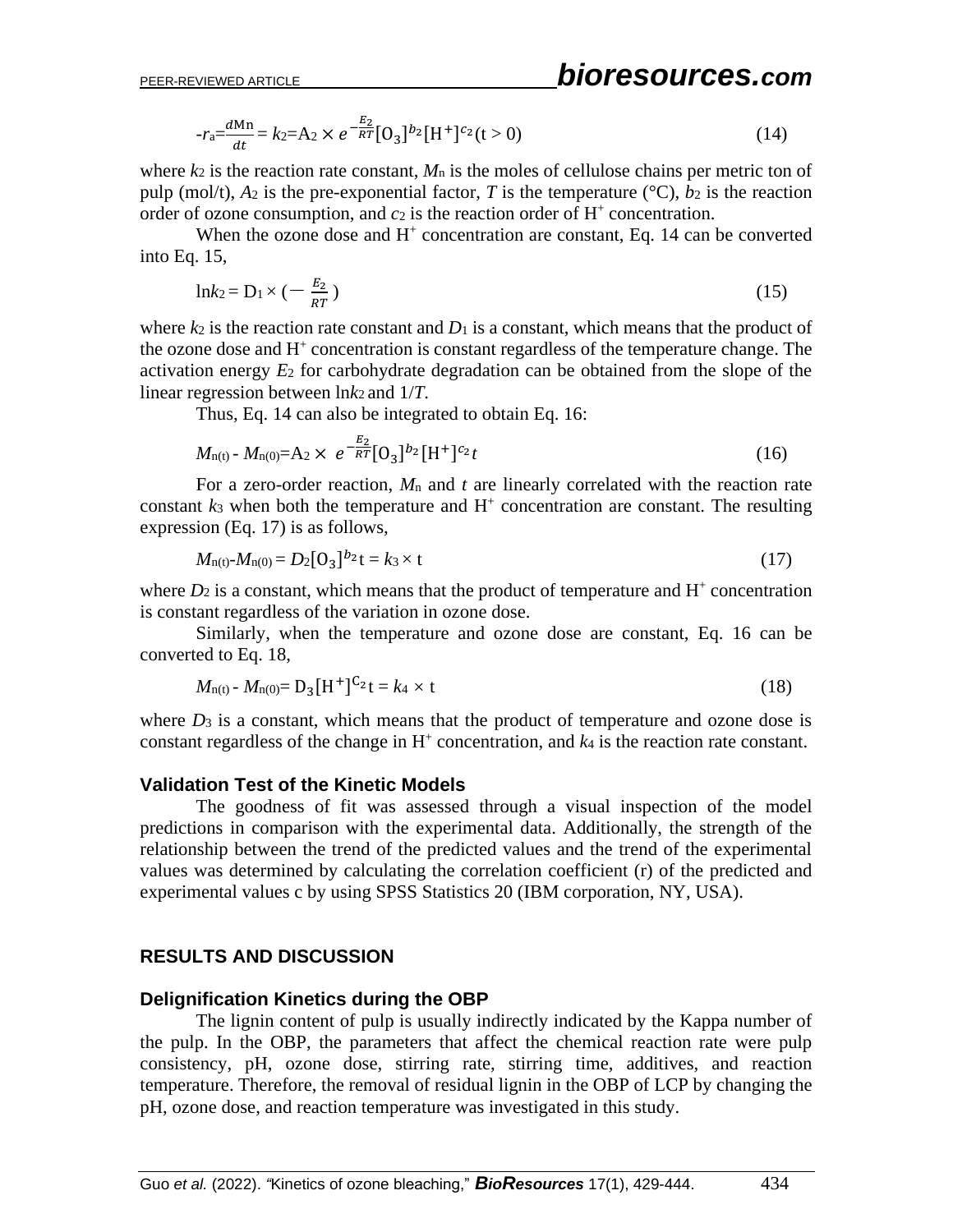### *Determination of the delignification reaction order*

Because of its strong oxidation capacity, ozone was not stable and could be easily decomposed by the influence of a high temperature. Therefore, a lower temperature favored the OBP efficiency (Allison 1985; Tripathi *et al.* 2020). The Kappa number also decreased rapidly with decreasing reaction temperature. Moreover, a proper reaction time was beneficial to the ozone bleaching efficiency by reducing the ineffective decomposition of ozone (Dong 2017). As the reaction time progressed, within the range 25 to 35  $\degree$ C, the Kappa number gradually decreased from the initial value of 12.5. As the declining utilization rate of ozone for delignification, the decrease of the pulp Kappa number dramatically slowed down after a 30-min reaction time. (Fig 1a). The -d*K*/d*t* value could be obtained by derivation of the linear regression formula using the *K* and *t*.

When the ozone dose and  $H^+$  concentration are at a certain level,  $C_1$  is a constant:

$$
C_1 = \ln k + b \times \ln[0_3] + c \times \ln[H^+]
$$
\n(19)

From Eqs. 12 and 19, Eq. 20 can be obtained:

$$
\ln(-dK/dt) = C_1 + a \times \ln K \tag{20}
$$

From the linear regression of Eq. 20, the slope denotes the reaction order of ozone delignification (Fig. 1b). The calculated average reaction order was  $a = 6.469$ .



**Fig. 1.** Change in the Kappa number over time at different temperatures: a) Reaction conditions: ozone dose of 1.0%, pulp consistency of  $3\%$  (w/w), and  $pH = 2.0$ ; b) Linear regression plotting of ln(-d*K*/d*t*) and ln*K*

#### *Effect of the ozone dose and H+ concentration on the delignification kinetics*

Figure 2 shows that as the reaction time increases, the Kappa number of the pulp gradually decreases from the initial value of 12.5. At a certain reaction time, the decrease in the Kappa number of the pulp is accompanied by an increase in the ozone dose (Fig. 2a) or a decrease in hydrogen ion concentration (Fig. 2b). The corresponding regressions between the Kappa number and time can be found.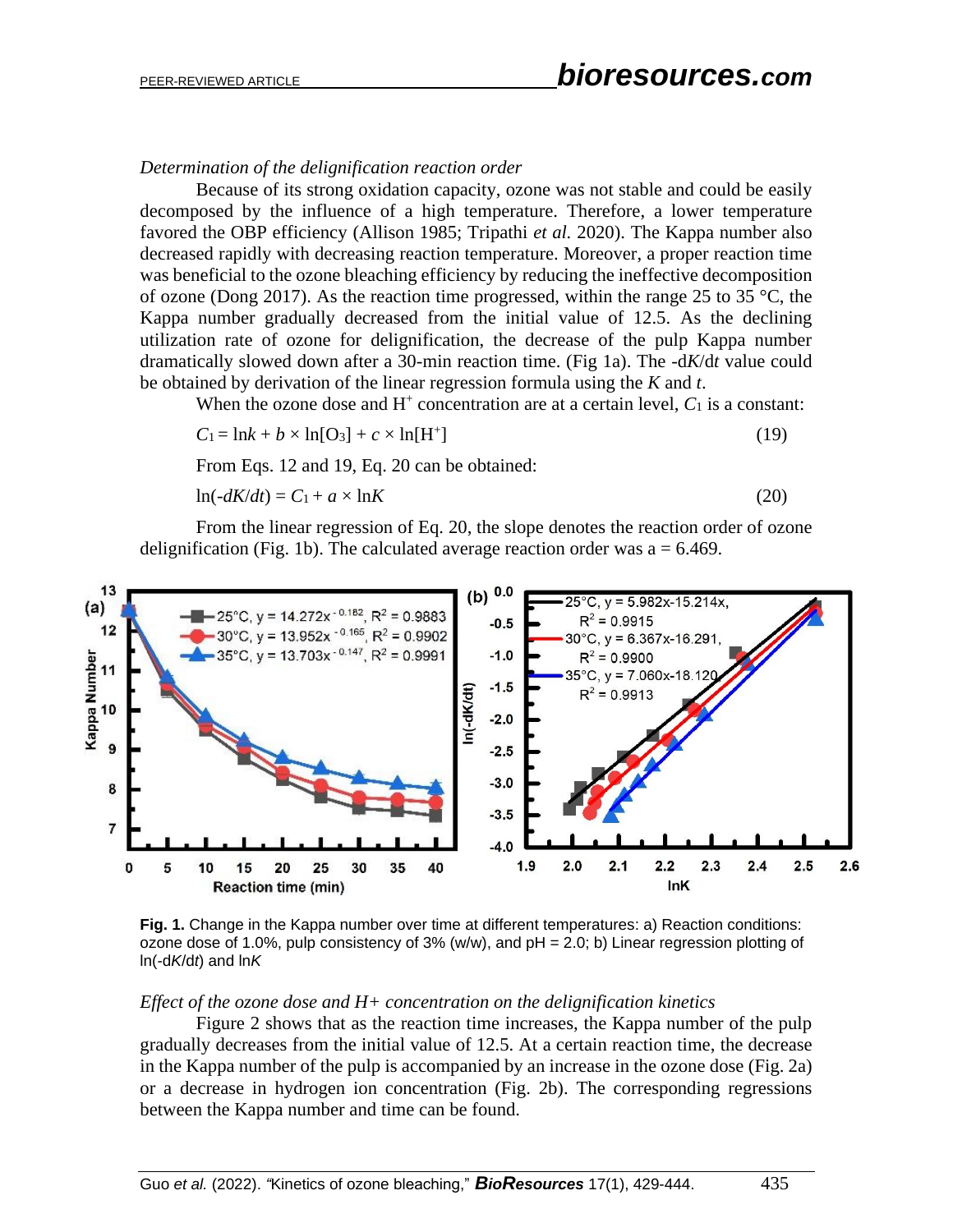

**Fig. 2.** Changes in the Kappa numbers against the reaction time at different ozone doses and pH; reaction conditions: pulp consistency of 3% (w/w), temperature 35 °C, a 0.5% (w/w) additive solution, and a)  $pH = 2.0$ , b) ozone dose 1.0%

When the H<sup>+</sup> concentration and reaction temperature are at a certain level, a constant *C*<sub>2</sub> can be defined as:

$$
C_2 = \ln k + c \times \ln[\text{H}^+] \tag{21}
$$

From Eqs. 12 and 21, Eq. 22 can be obtained:

$$
\ln(-dK/dt) - a \times \ln\underline{K} = C_2 + b \times \ln[O_3]
$$
\n(22)

Similarly, when the ozone dose and reaction temperature are at a certain level, a constant *C*3 can be defined as:

$$
C_3 = \ln k + b \times \ln[\text{O}_3] \tag{23}
$$

From Eqs. 12 and 23, Eq. 24 can be obtained:

$$
\ln(-dK/dt) - a \times \ln K = C_3 + c \times \ln[H^+]
$$
\n(24)

By linear regression (Eqs. 22 and 24), the slopes *b* and *c* are obtained, which are the delignification reaction orders relative to the ozone dose (Fig. 3a) and  $H^+$  concentration (Fig. 3b), respectively. The calculated average reaction orders are  $b = 1.3755$  and  $c = 0.283$ .



**Fig. 3.** Linear regression plotting between [ln(-d*K*/d*t*)-*a*ln*K*] and (a) ln[O3] or (b) ln[H<sup>+</sup> ]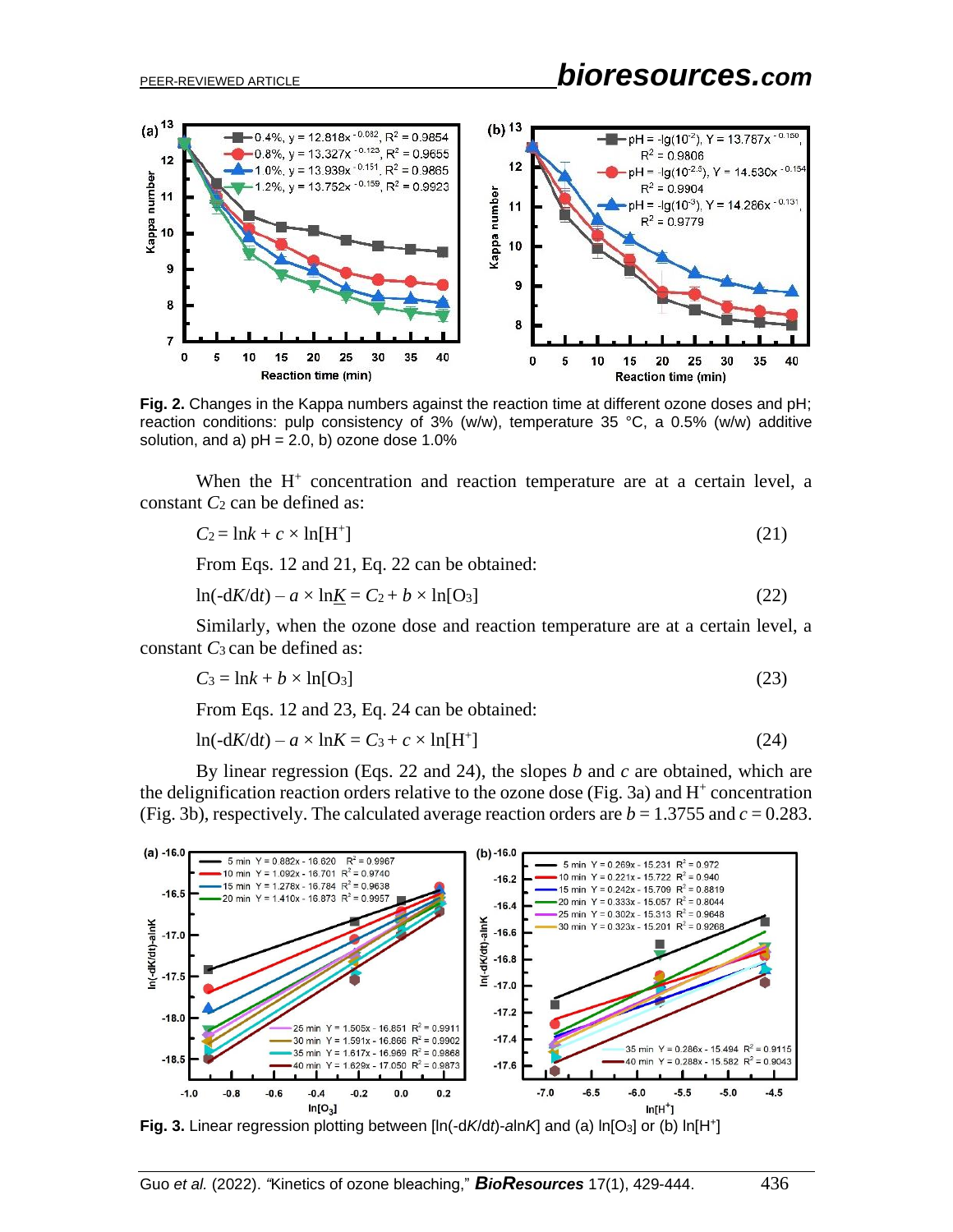# *Effect of temperature on the delignification kinetics*

According to Eq. 12, when the Kappa value, ozone dose, and  $H^+$  concentration are constant, Eq. 25 can be obtained,

$$
\ln k = \ln(-dK/dt) - a \times \ln K - b \times \ln[O_3] - c \times \ln[H]^+ \tag{25}
$$

where  $a = 6.469$ ,  $b = 1.3755$ , and  $c = 0.283$ .

The ln*k* values at the three temperatures used are calculated (Table 1)

| Time (min) | Temperature (°C) |           |           |  |  |
|------------|------------------|-----------|-----------|--|--|
|            | 25               | 30        | 35        |  |  |
| 5          | $-10.027$        | $-10.220$ | $-10.4$   |  |  |
| 10         | $-10.192$        | $-10.357$ | $-10.583$ |  |  |
| 15         | $-10.167$        | $-10.459$ | $-10.632$ |  |  |
| 20         | $-10.098$        | $-10.304$ | $-10.646$ |  |  |
| 25         | $-10.010$        | $-10.31$  | $-10.706$ |  |  |
| 30         | $-9.982$         | $-10.277$ | $-10.723$ |  |  |
| 35         | $-10.111$        | $-10.416$ | $-10.791$ |  |  |
| 40         | $-10.159$        | $-10.508$ | $-10.864$ |  |  |
| Average    | $-10.130$        | $-10.376$ | $-10.666$ |  |  |

**Table 1.** Calculated ln*k* at Three Different Temperatures

Equation 26 can be obtained from the derivation of Eq. 8:

 $\ln k = \ln A - E/RT$  (26)

Equation 26 revealed that there existed a linear relationship between the ln*k* and the reciprocal of time (1/*T*). The equation  $ln k = 4.906(1/T) - 26.5761$  ( $R^2 = 0.9959$ ) could be acquired by the regression of the average ln*k* values and corresponding 1/*T* in Table 1. Therefore,  $E/R = -4.906 \times 10^3$ , and  $E = 40.788$  kJ/mol.

### *Kinetic model for delignification during the OBP*

Through substituting the obtained *a*, *b*, and *c* values into Eq. 5, the kinetic equation for the OBP of LCHP can be obtained as Eq. 27,

$$
\frac{dK}{dt} = Ae^{-\frac{E}{RT}}K^{6.469}[O_3]^{1.3755}[H^+]^{0.28}
$$
 (27)

where the reaction activation energy is calculated as  $E = 40.788 \text{ kJ/mol}$ .

# **Kinetics of Carbohydrate Degradation**

In the process of OBP, ozone not only reacts with lignin but it also degrades carbohydrates, resulting in reduced pulp viscosity and paper strength. To minimize the degradation of carbohydrates during the bleaching process, the reaction rate of carbohydrate degradation should be studied during the ozone bleaching reaction from the point of view of reaction kinetics. In this study, the degradation of carbohydrates is indirectly represented by the length of cellulose chains, and the degradation of carbohydrates during the OBP of LCHP is investigated at various pH values, reaction temperatures, and ozone doses.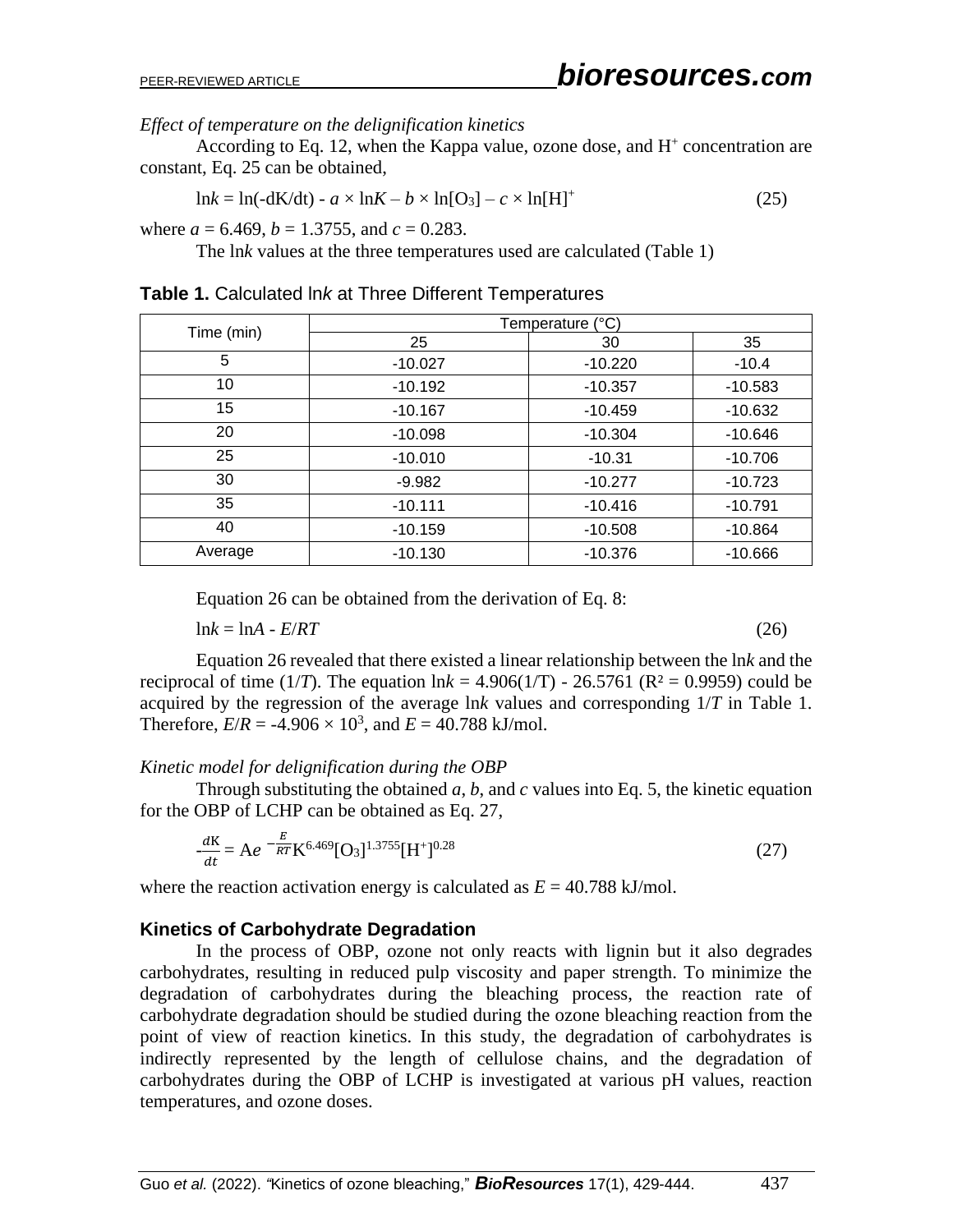# *Effect of temperature, ozone dose, and H<sup>+</sup> concentration on the kinetics of carbohydrate degradation*

Figures 4a, b, and c show that the cellulose molecular weight (*M*n) gradually increased with an increasing reaction time. At certain reaction times, increasing temperature, ozone dose, and pH led to increases in the cellulose chains. The high temperature, ozone dose, and pH accelerated the decomposition of ozone into hydroxide and peroxyl free radicals, which could efficiently reduce the viscosity of the pulp by breaking down carbohydrate polymers; thus, the cellulose chain increased.



**Fig. 4.** Changes in the cellulose molecular weight against reaction time; reaction conditions: a) pulp consistency of 3% (w/w), ozone dose of 1.0% (w/w),  $pH = 2.0$ , and a 0.5% (w/w) additive solution; b) pulp consistency of 3%,  $pH = 2.0$ , temperature of 35 °C, and a 0.5% additive solution; c) pulp consistency of 3%, ozone dose of 1.0%, temperature of 35 °C, and a 0.5% additive solution

Figures 4a, b, and c show that the degradation rate of carbohydrate polymers could be different between the initial and late stages throughout the OBP. Similar to the oxygen delignification process, the degradation kinetics of carbohydrates could also be divided into multiple stages (Iribarne and Schroeder 1997). Through linear regression of the cellulose chain  $M_n$  and reaction time, the relatively high  $R^2$  obtained also showed that the zero-order reaction model was applicable to the degradation of carbohydrates during the OBP (Tables 2 and 3). The degradation rate constants *k*2, *k*3, and *k*<sup>4</sup> could be acquired from the slopes of the equations.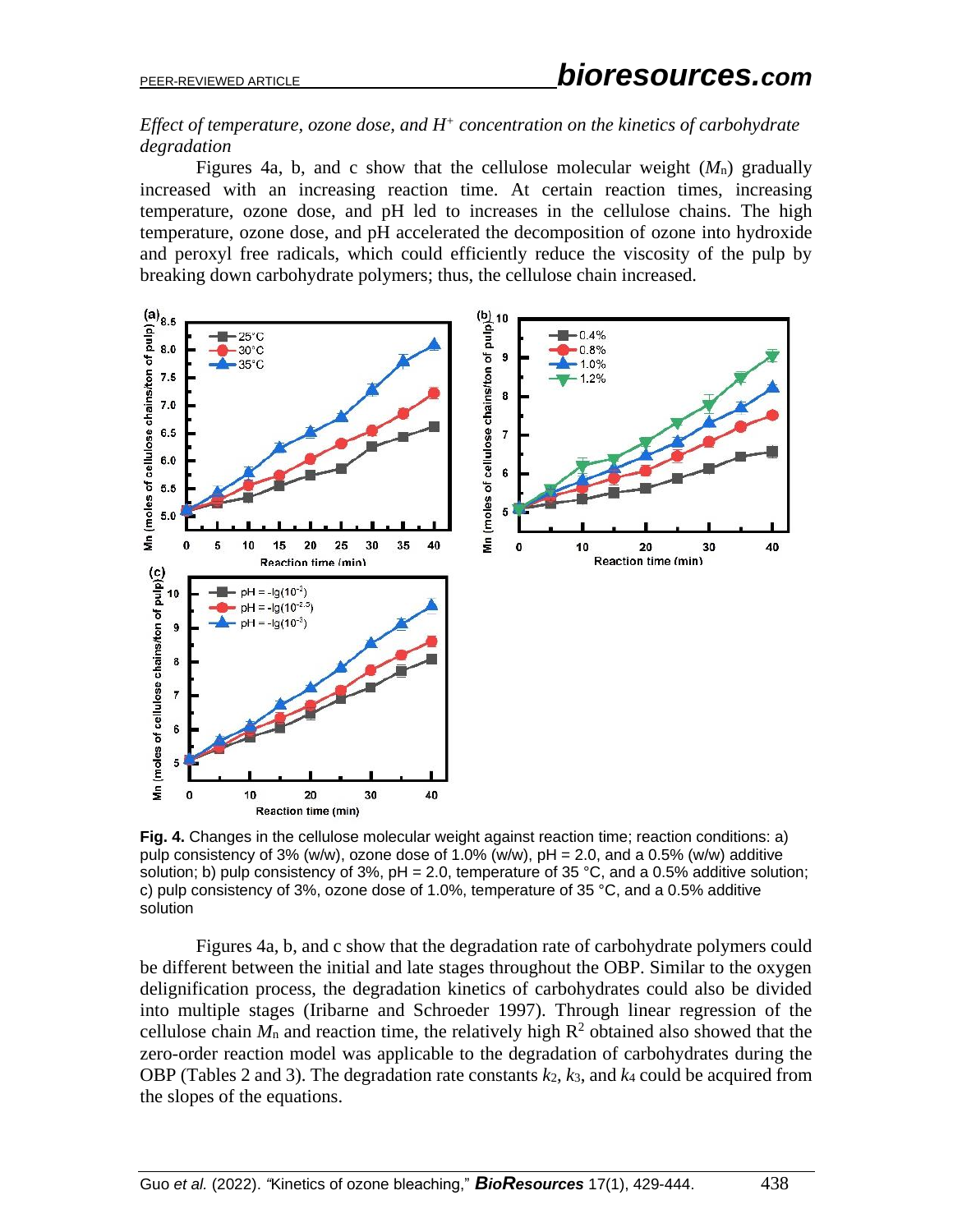| lemperature  | $0 \leq t \leq 20$   |        |                | $20 < t \leq 40$     |        |       |
|--------------|----------------------|--------|----------------|----------------------|--------|-------|
| (°C)         | Equation             | $R^2$  | K <sub>2</sub> | Equation             | $R^2$  | K2    |
| $^{\circ}25$ | $Y = 0.031x + 5.076$ | 0.9833 | 0.031          | $Y = 0.047x + 4.770$ | 0.9729 | 0.047 |
| 30           | $Y = 0.046x + 5.078$ | 0.9926 | 0.046          | $Y = 0.058x + 4.847$ | 0.9929 | 0.058 |
| 35           | $Y = 0.072x + 5.08$  | 0.9955 | 0.072          | $Y = 0.083x + 4.78$  | 0.9899 | 0.083 |

| Table 2. Linear Regression of the Cellulose Chains Over Time |  |  |  |  |  |  |  |  |
|--------------------------------------------------------------|--|--|--|--|--|--|--|--|
|--------------------------------------------------------------|--|--|--|--|--|--|--|--|

**Table 3.** Linear Regression of the Cellulose Chains Over Time at Different Ozone Doses and pH

| Ozone<br>pH<br>Dosage<br>$(\%)$ | $0 \leq t \leq 20$ |                      |           | $20 < t \le 40$ |                      |           |       |
|---------------------------------|--------------------|----------------------|-----------|-----------------|----------------------|-----------|-------|
|                                 | Equation           | $R^2$                | $k_3/k_4$ | Equation        | $R^2$                | $k_3/k_4$ |       |
| 0.4                             |                    | $Y = 0.026x + 5.094$ | 0.9958    | 0.026           | $Y = 0.049x + 4.654$ | 0.9879    | 0.049 |
| 0.8                             | 2.0                | $Y = 0.048x + 5.137$ | 0.9927    | 0.048           | $Y = 0.072x + 4.633$ | 0.9983    | 0.072 |
| 1.0                             |                    | $Y = 0.066x + 5.134$ | 0.9972    | 0.066           | $Y = 0.087x + 4.66$  | 0.9959    | 0.087 |
| 1.2                             |                    | $Y = 0.084x + 5.184$ | 0.9740    | 0.084           | $Y = 0.112x + 4.53$  | 0.9954    | 0.112 |
|                                 | 2.0                | $Y = 0.067x + 5.096$ | 0.9973    | 0.067           | $Y = 0.081x + 4.855$ | 0.9969    | 0.081 |
| 2.5<br>1.0<br>3.0               |                    | $Y = 0.081x + 5.111$ | 0.9980    | 0.081           | $Y = 0.096x + 4.798$ | 0.9954    | 0.096 |
|                                 |                    | $Y = 0.105x + 5.100$ | 0.9979    | 0.105           | $Y = 0.123x + 4.771$ | 0.9976    | 0.123 |



**Fig. 5.** Plots of a)  $\ln k_2$  *versus* 1/*T*; b)  $\ln k_3$  *versus*  $\ln[O_3]$ ; and c)  $\ln k_4$  *versus*  $\ln[\text{H}^+]$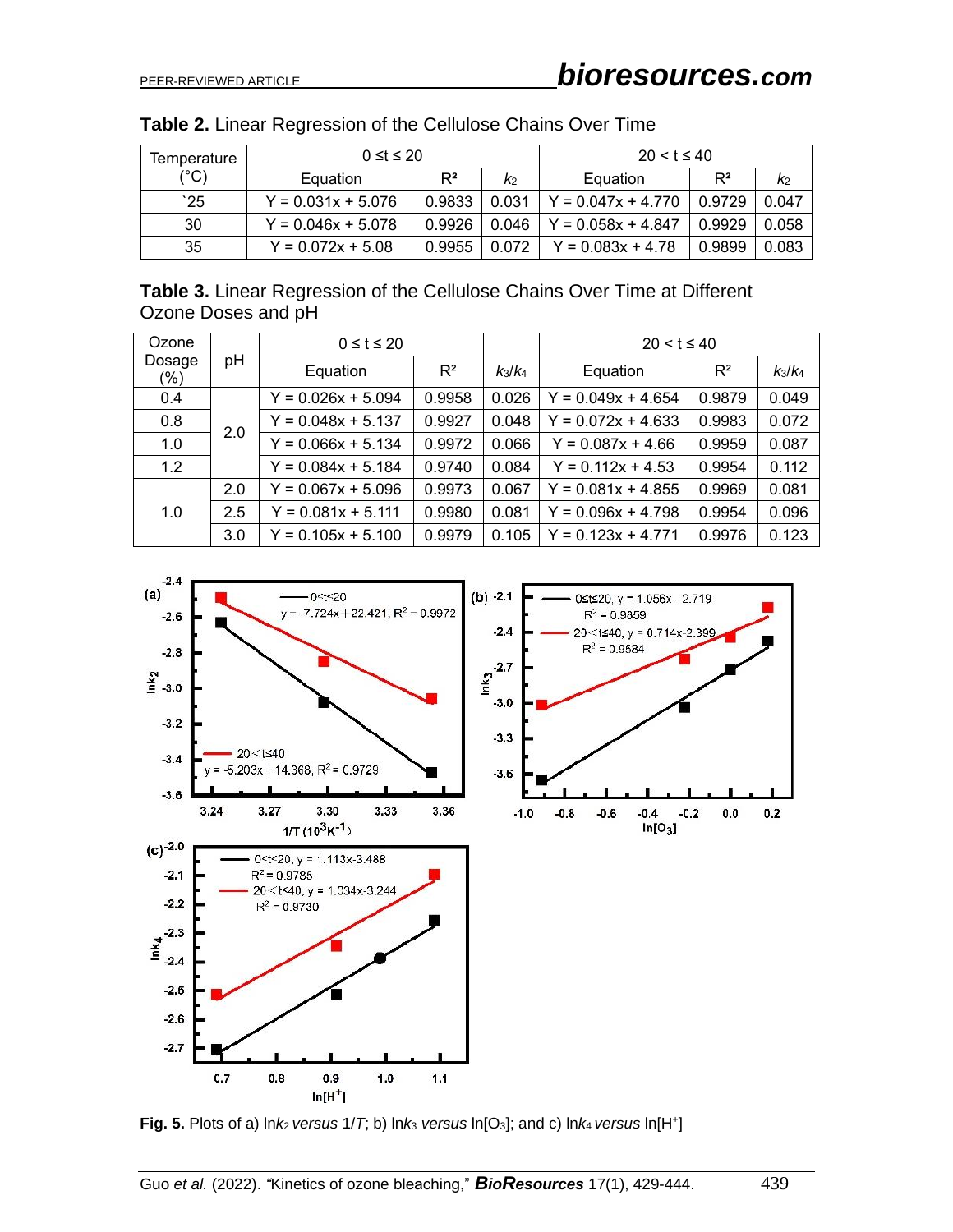According to Eq. 15, the regression between  $\ln k_2$  and  $-1/T$  is shown in Fig. 5a. Two linear regression equations, *i.e.*,  $y = -7.724x + 22.421$  ( $0 \le t \le 20$ ) and  $y = -5.203x + 14.368$  $(20 < t \leq 40)$ , were obtained. Through the slope, the calculated  $E_2$  and  $E_3$  values were 64.217 kJ/mol ( $0 \le t \le 20$ ) and 43.257 kJ/mol ( $20 \le t \le 40$ ), respectively.

The carbohydrate degradation reaction order b<sub>2</sub> and c<sub>2</sub> were affected by the ozone dose, and the  $H^+$ concentration could be obtained by taking the logarithms of Eqs. 17 and 18. Through linear regression, the correlations between ln*k*<sup>3</sup> and -1/*T* and ln*k*<sup>4</sup> and -1/*T* are shown in Fig. 5b and c, respectively.

The order  $b_2$  could be acquired from the slope of  $y = 1.056x - 2.719$  ( $0 \le t \le 20$ ) and  $y = 0.714x - 2.399$  (20 < t  $\leq 40$ ), while *c*<sub>2</sub> could be acquired from the slope of  $y = 1.113x - 1.113x$ 3.488 ( $0 \le t \le 20$ ) and  $y = 1.034x - 3.244$  ( $20 < t \le 40$ ).

### *Modeling the carbohydrate degradation kinetics*

Substituting the above obtained values of  $E_2$ ,  $E_3$ ,  $b_2$ , and  $c_2$  into Eq. 9, the kinetic equation of carbohydrate degradation during the OBP of LCHP can be established as Eq. 28,

$$
\frac{dM_n}{dt} = A_2 e^{-\frac{E_2}{RT}} [O_3]^{1.056} [H^+]^{1.113} (0 \le t \le 20)
$$
  

$$
\frac{dM_n}{dt} = A_3 e^{-\frac{E_3}{RT}} [O_3]^{0.714} [H^+]^{1.034} (20 < t \le 40)
$$
 (28)

where  $E_2 = 64.217$  kJ/mol,  $E_3 = 43.257$  kJ/mol, and *t* is the reaction time (min).

# **Validation of the Model**

As shown in Fig. 6, the trend of experimental value was found to be closely in agreement with the trend of predicted value from the models with high correlation coefficients of 0.996, 0.99, and 0.976, validating the effectiveness of the kinetic models of the delignification and carbohydrate degradation during OBP of LCHP. The model can well predict the pulp kappa number and viscosity under different conditions in the OBP, which provides theoretical guidance for the setting and control of OBP conditions for LCHP.

# **Process Optimization by Using the Established Models**

Techno-economic analysis (TEA) was one of the most recognized tools for evaluating the feasibility and viability of the OBP, as well as its process optimization. TEA requires integrating all the key-dependent and independent factors relating to technical and economic performance.

By revealing the relationships between the change of pulp quality and other independent factors, such as operation time, energy input, and chemical consumption, the establishment of the kinetic models should make the process simulation and economic modeling possible for the TEA in the future.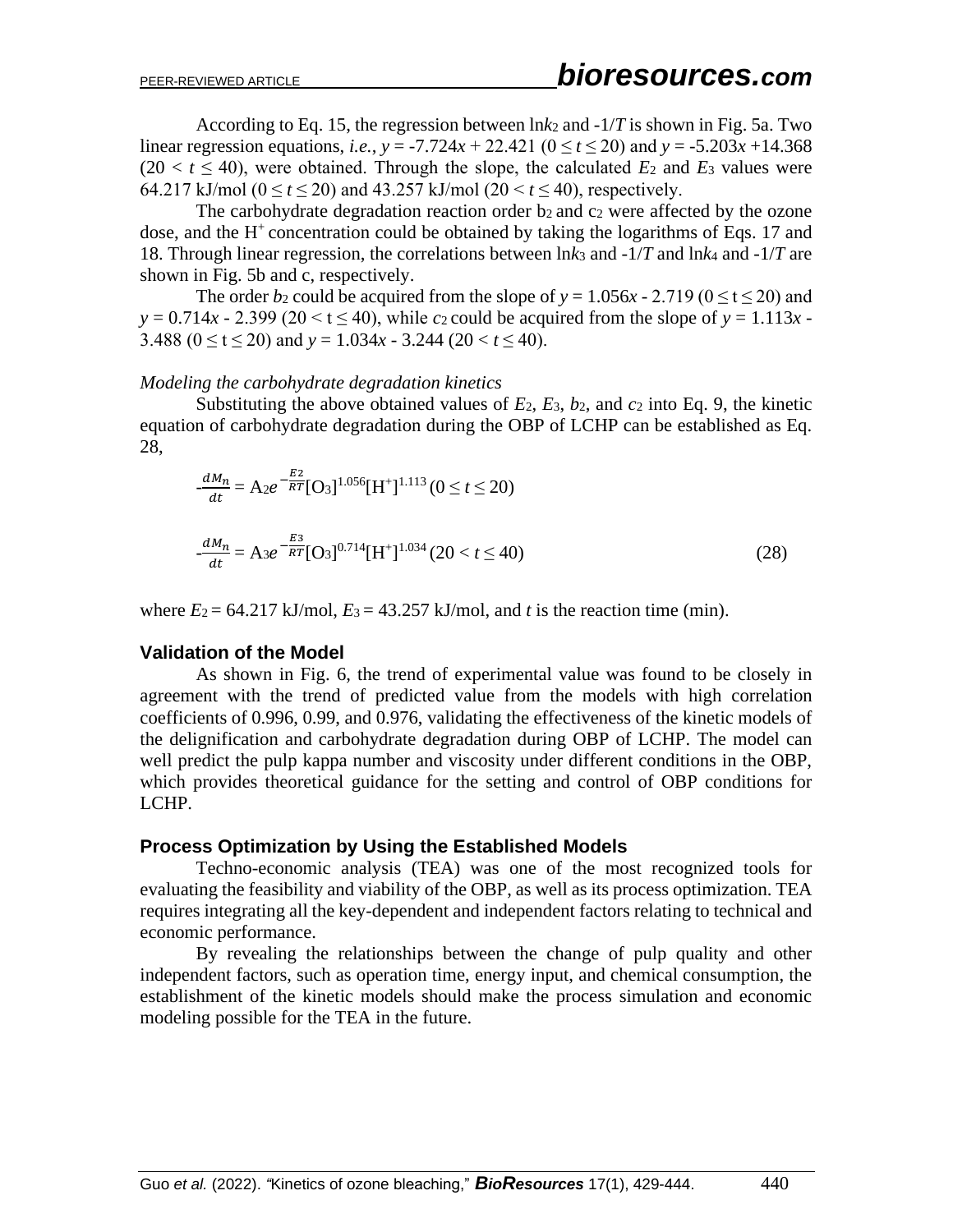

**Fig. 6.** Correlations of the trend of experimental values and the predicted values of the delignification model; b) the carbohydrate degradation model (when  $0 \le t \le 20$ ); c), and the carbohydrate degradation model (when  $20 < t \leq 40$ )

# **CONCLUSIONS**

- 1. Kinetic models for delignification and carbohydrate degradation in the ozone bleaching process (OBP) of low-consistency hardwood pulp (LCHP) were established using controllable parameters of pH, ozone dosage, reaction time, and temperature. The effectiveness of the kinetic models was also validated in accordance with the experimental data. The high reaction order of the Kappa number  $(a=6.469)$  indicates that ozone has an advanced mass transfer efficiency in the bleaching process.
- 2. The non-integer kinetic orders of the Kappa number, ozone dose, and pH against delignification, as well as the reaction-time-dependent kinetic orders for carbohydrate degradation, indicated a complicated heterogeneous reaction process during the OBP of LCHP.
- 3. The models suggest that temperature should be one of the most significant factors affecting the effectiveness of the OBP system. The reaction temperature should be restricted, ideally from 25 to 30 $^{\circ}$ C, and the ozone concentration (0.5% to 1.0%, w/w)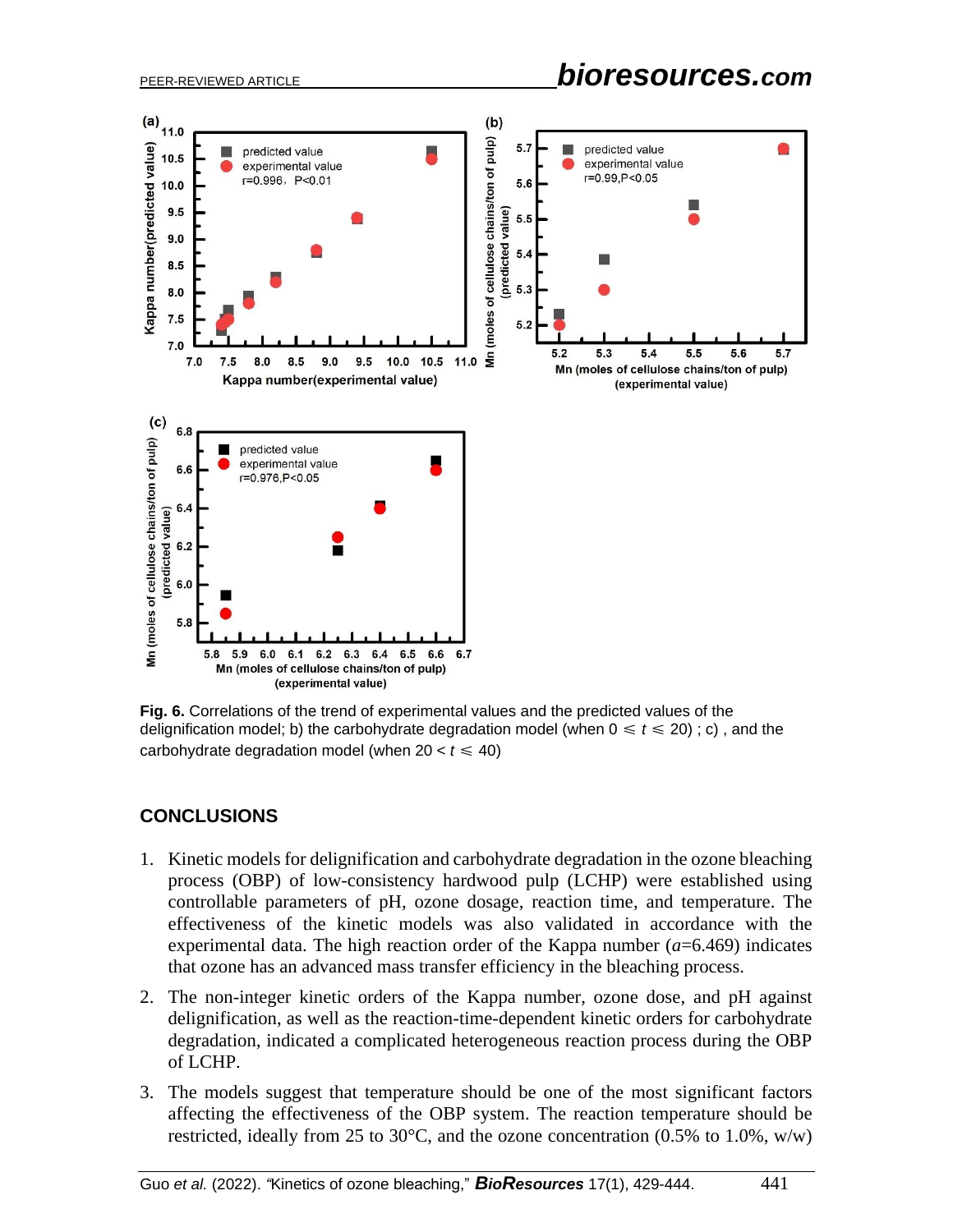should be properly controlled to ensure its sufficient contact to the lignin color-emitting groups, but also to avoid the self-decomposition of the bleaching agent during the gas distribution and mass transfers in the solution. A pre-soaking stage was also suggested by incubating the pulp with a pH level of 2 to stabilize the ozone molecules in the solution by decreasing its self-decomposition.

4. The strategy to improve OBP selectivity is based on reducing the reaction temperature while increasing the ozone concentration and  $pH$  in the reaction system.

# **ACKNOWLEDGMENTS**

The authors are grateful for the financial support of Natural Science Foundation of Guangdong Province, China (Grant No. 2017A030316078); and Fundamental Research Funds for the Central Universities (Grant No. D2190870).

# **REFERENCES CITED**

- Chapman, A. A., Nguyen, K. L., and Cook, R. A. (1998). "Ozone bleaching of various eucalypt kraft pulps at high consistency," in: *52nd APPITA Annual General Conference*, Brisbane, Australia, pp. 353-360.
- Chapman, A. A., Nguyen, K. L., and Cook, R. A. (1999). "A model for the kinetics of ozone bleaching at high consistency," *Journal of Pulp and Paper Science* 25(7), 263- 267.
- Chen, H. L., Lee, H. M., and Chang, M. B. (2006). "Enhancement of energy yield for ozone production via packed-bed reactors," *Ozone: Science & Engineering* 28(2), 111-118. DOI: 10.1080/01919510600559393
- Doǧan, I., and Güniz, G. (2008). "Dimensionless parameter approach for oxygen delignification kinetics," *Industrial and Engineering Chemistry Research* 47(16), 5871-5878. DOI: 10.1021/ie071498h
- Dong, H. (2017). "Study on ozone bleaching of the ammonium sulfite wheat straw pulp," *Key Engineering Materials* 753, 249-253. DOI: 10.4028/www.scientific.net/KEM.753.249
- Griffin, R., Ni, Y., and Van Heiningen, A. (1998). "The development of delignification and lignin-cellulose selectivity during ozone bleaching," *Journal of Pulp and Paper Science* 24(4), 111-115.
- Grossmann, H., and Salmén, L. (1997). "Exploration of new scientific ideas for significant electricity savings in mechanical upgrading of pulp fibres for papermaking," *Applied Thermal Engineering* 17(8–10), 947-954. DOI: 10.1016/s1359-4311(96)00056-7
- He, T., Liu, M. Y., and Tian, X. (2018). "Kinetics of ozone bleaching of eucalyptus kraft pulp and factors affecting the properties of the bleached pulp," *BioResources* 13(1), 425-436. DOI: 10.15376/biores.13.1.425-436
- Iribarne, J., and Schroeder, L. R. (1997). "High-pressure oxygen delignification of kraft pulps - Part I: Kinetics," *TAPPI Journal* 80(10), 241-250.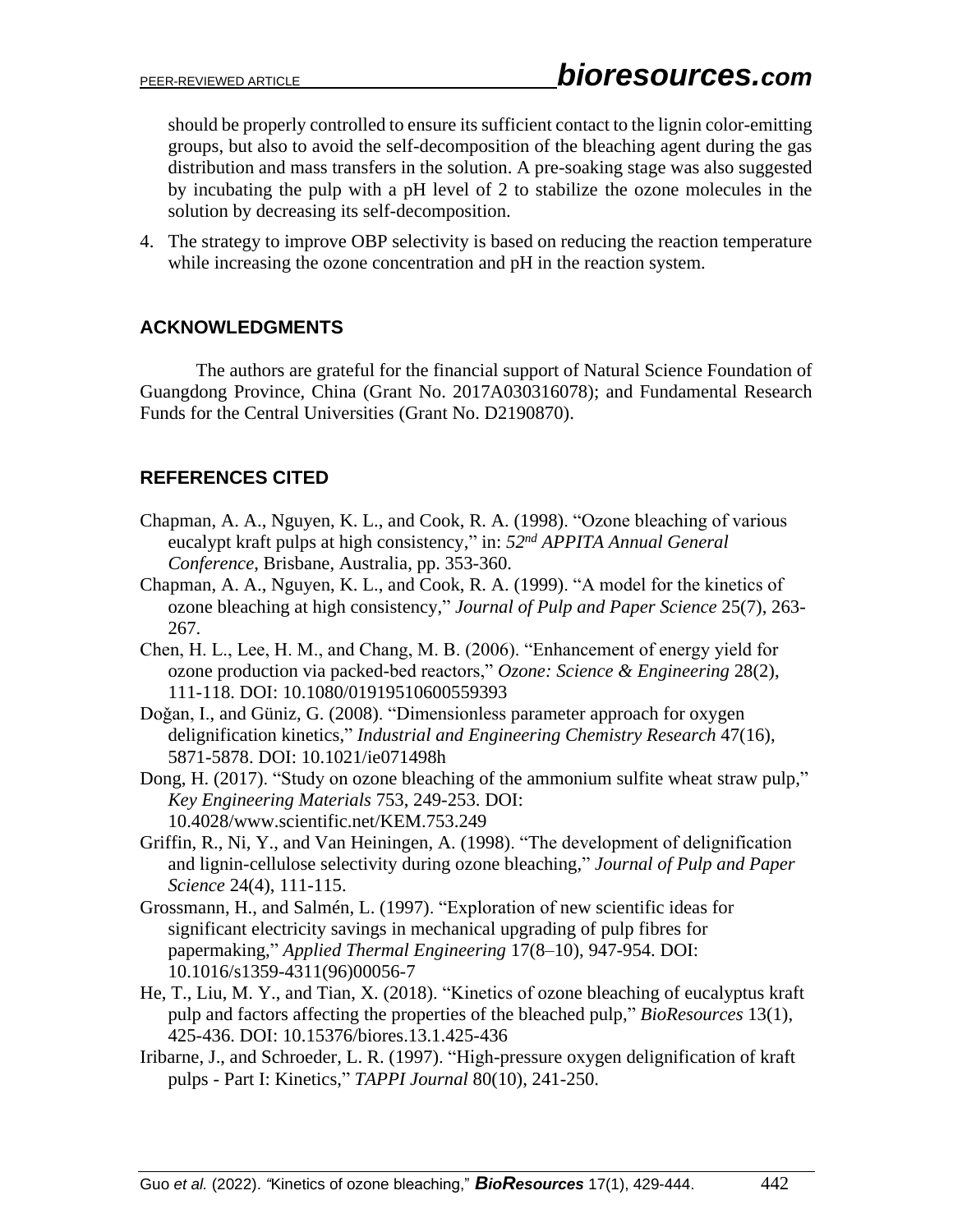- Jablonský, M., Lucia, K., Martin, A., and Botková, A. (2013). "The change of kinetics rate of excitation purity in ozonization of oxygen delignified hardwood kraft pulp," *Wood Research* 58(3), 405-412.
- Jablonský, M., Vrška, M., and Katuščák, S. (2004). "Cellulose protectors for improving ozone bleaching – Review," *Wood Research* 49(4), 71-85.
- Ji, Y., and Van Heiningen, A. (2007). "A new CSTR for oxygen delignification mechanism and kinetics study," *Pulp & Paper-Canada* 108(5), 38-42.
- Johansson, E., Lind, J., and Ljunggren, S. (2000). "Aspects of the chemistry of cellulose degradation and the effect of ethylene glycol during ozone delignification of kraft pulps," *Journal of Pulp and Paper Science* 26(7), 239-244.
- Lei, M., Luo, B., Zhang, Q., Guo, C., Chi, M., Yun, X., Chen, C., Min, D., and Wang, S. (2020). "Kinetics of the reaction between a lignin model compound and chlorine dioxide," *Chemical Engineering Journal* 393, article ID 124783. DOI: 10.1016/j.cej.2020.124783
- McCabe, W. L., Harriott, P., and Smith, J. C. (1993). *Unit Operation in Chemical Engineering* (5<sup>th</sup> Ed.), McGraw-Hill, New York, NY, USA.
- Musl, O., Holzlechner, M., Winklehner, S., Gübitz, G., Potthast, A., Rosenau, T., and Böhmdorfer, S. (2019). "Changing the molecular structure of kraft lignins - Ozone treatment at alkaline conditions," *ACS Sustainable Chemistry and Engineering* 7(18), 15163-15172. DOI: 10.1021/acssuschemeng.9b01046
- Pouyet, F., Lachenal, D., Das, S., and Chirat, C. (2013). "Minimizing viscosity loss during totally chlorine-free bleaching of hardwood kraft pulp," *BioResources* 8(1), 238-249.
- Ragnar, M, Dahllöf, H., and Lundgren, S. (2005). "Towards environmentally sustainable bleaching of kraft pulp. Evaluating the possible role of ozone," *APPITA Journal* 58. 475-480.
- Roncero, M. B., Torres, A. L., Colom, J. F., and Vidal, T. (2012). "TCF bleaching of wheat straw pulp using ozone and xylanase: Part B: Kinetic studies," *Bioresource Technology* 87(3), 315-323. DOI: 10.1016/S0960-8524(02)00225-0
- Roncero, M. B., Queral, M. A., Colom, J. F., and Vidal, T. (2003). "Why acid pH increases the selectivity of the ozone bleaching processes," *Ozone: Science & Engineering* 25(6), 523-534. DOI: 10.1080/01919510390481838
- Roncero, M. B., Colom, J. F., and Vidal, T. (2003). "Increasing the selectivity and efficiency of ozone bleaching in a TCF sequence - Part C," *APPITA Journal* 56(3), 194-199.
- Sharma, N., Tripathi, S. K., and Bhardwaj, N. K. (2020). "Utilization of sarkanda for making pulp and paper using elemental chlorine free and total chlorine free bleaching processes," *Industrial Crops and Products* 149, article ID 112316. DOI: 10.1016/j.indcrop.2020.112316
- Sun, X., Hou, Q., Shi, H., and Zhou, L. (2018). "Kinetic study on Iso-concentration hydrogen peroxide bleaching of poplar chemi-thermomechanical pulp by the process of continuous chemical supplement," *BioResources* 13(3), 5408-5415. DOI: 10.15376/biores.13.3.5408-5415
- TAPPI T217 wd-77 (2004). "Brightness of pulp," TAPPI Press, Atlanta, GA, USA.
- TAPPI T230 om-99 (1999). "Viscosity of pulp," TAPPI Press, Atlanta, GA, USA.
- TAPPI T236 om-99 (1999). "Kappa number of pulp," TAPPI Press, Atlanta, GA, USA.
- TAPPI T412 om-02 (2002). "Moisture in pulp, paper and paperboard," TAPPI Press, Atlanta, GA, USA.